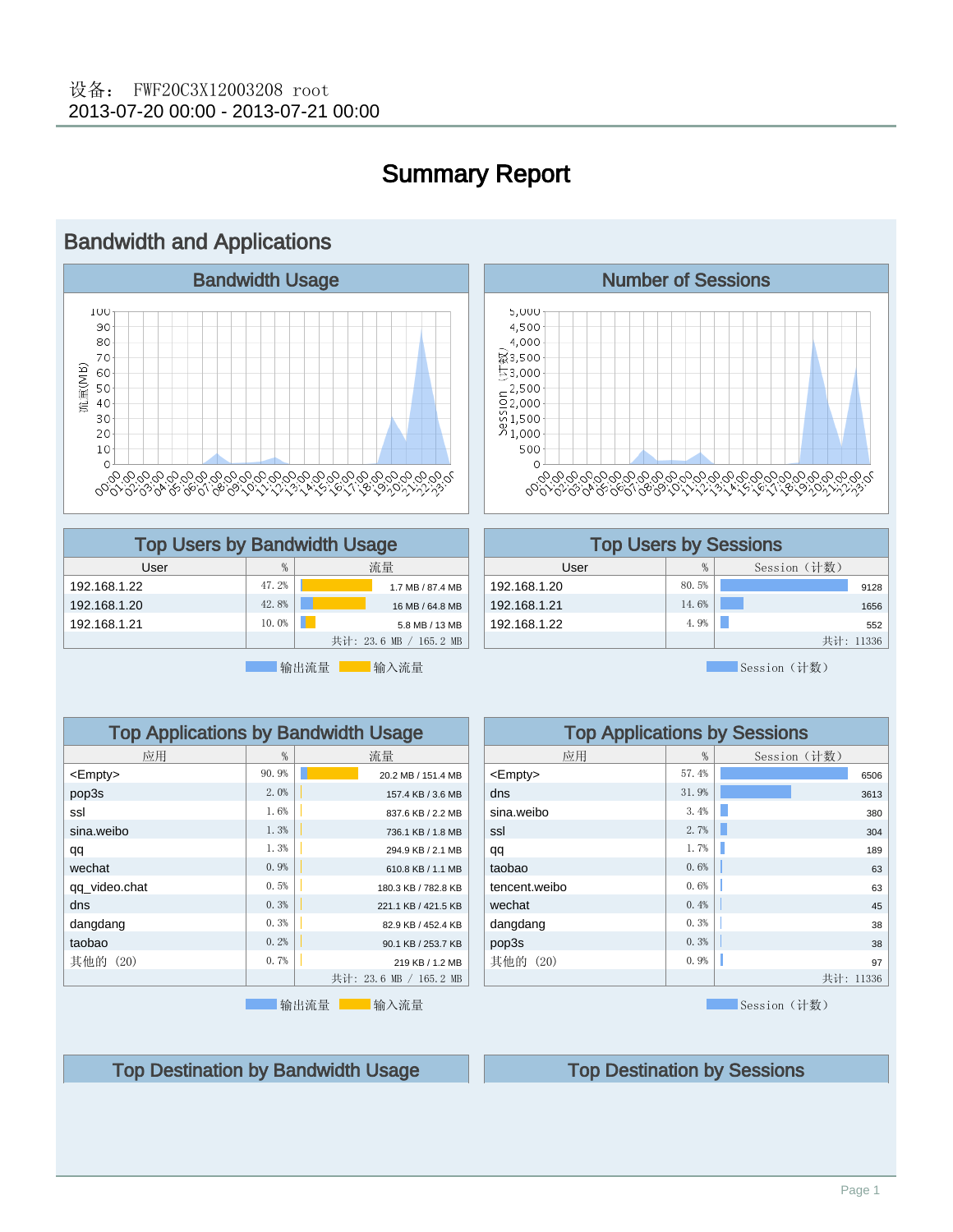### 2013-07-20 00:00 - 2013-07-21 00:00 设备: FWF20C3X12003208 root

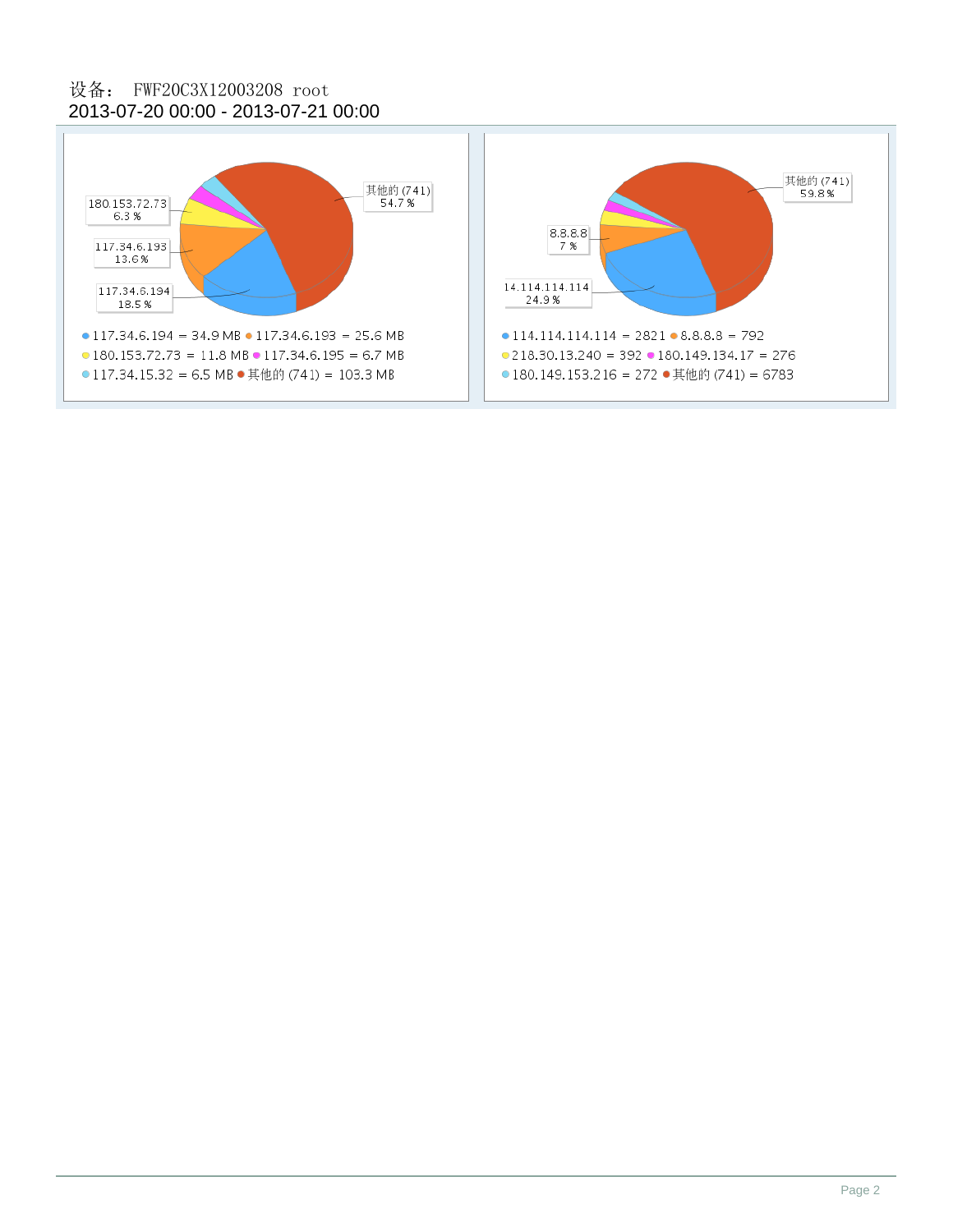## Web Usage

| <b>Top Allowed Websites by Requests</b> |       |          |  |  |  |
|-----------------------------------------|-------|----------|--|--|--|
| 站点                                      | %     | 访问       |  |  |  |
| im.weibo.com                            | 47.8% | 1013     |  |  |  |
| weibo.com                               | 4.5%  | 96       |  |  |  |
| ie.sogou.com                            | 4.3%  | 92       |  |  |  |
| music.163.com                           | 2.9%  | 62       |  |  |  |
| 3g.qq.com                               | 2.7%  | 57       |  |  |  |
| mmsns.qpic.cn                           | 2.5%  | 53       |  |  |  |
| 116.213.69.195                          | 2.2%  | 47       |  |  |  |
| wx.qlogo.cn                             | 2.1%  | 44       |  |  |  |
| mobile.sina.cn                          | 1.9%  | 41       |  |  |  |
| tp4.sinaimg.cn                          | 1.5%  | 32       |  |  |  |
| 其他的 (158)                               | 27.5% | 582      |  |  |  |
|                                         |       | 共计: 2119 |  |  |  |
|                                         |       | 访问       |  |  |  |

| <b>Top Websites by Bandwidth</b> |       |                        |  |  |  |  |
|----------------------------------|-------|------------------------|--|--|--|--|
| 主机名                              | %     | 流量                     |  |  |  |  |
| 117.34.6.194                     | 18.5% | 530.6 KB / 34.3 MB     |  |  |  |  |
| $<$ Empty $>$                    | 16.2% | 6.8 MB / 23.9 MB       |  |  |  |  |
| 117.34.6.193                     | 13.6% | 252.5 KB / 25.4 MB     |  |  |  |  |
| 117.34.6.195                     | 3.5%  | 100.4 KB / 6.6 MB      |  |  |  |  |
| im.weibo.com                     | 3.2%  | П<br>4.3 MB / 1.7 MB   |  |  |  |  |
| ww1.sinaimg.cn                   | 2.8%  | 243.6 KB / 5.1 MB      |  |  |  |  |
| ww4.sinaimg.cn                   | 2.8%  | 264.8 KB / 5.1 MB      |  |  |  |  |
| 117.21.185.73                    | 2.6%  | 90.1 KB / 4.8 MB       |  |  |  |  |
| ww2.sinaimg.cn                   | 2.5%  | 253.4 KB / 4.6 MB      |  |  |  |  |
| ww3.sinaimg.cn                   | 1.8%  | 198.9 KB / 3.3 MB      |  |  |  |  |
| 其他的(478)                         | 32.4% | 10.7 MB / 50.5 MB      |  |  |  |  |
|                                  |       | 共计: 23.6 MB / 165.2 MB |  |  |  |  |
|                                  |       | 输出流量<br>输入流量           |  |  |  |  |

Top Blocked Websites by Requests 站点 | % | 访问 www.49vv.com 82.4% 14 yk.ss3w.com <u>5.9% | 5.9% 1</u> 5.9% 1 5.9% 1 5.9% 1 5.9% 1 5.9% 1 5.9% 1 5.9% 1 5.9% 1 5.9% 1 5.9% 1 5.9% 1 5.9% 1 5.9% 1 5.9% 1 5.9% 1 5.9% 1 5.9% 1 5.9% 1 5.9% 1 5.9% 1 5.9% 1 5.9% 1 5.9% 1 5.9% 1 5.9% 1 5.9% 1 5.9% 1 5.9% static.acs86.com 5.9% 1<br>www.iiathis.com 5.9% 1 www.jiathis.com 3.9% 1 共计: 17

| <b>Top Blocked Users</b> |        |        |  |  |  |
|--------------------------|--------|--------|--|--|--|
| User                     | %      | 访问     |  |  |  |
| 192.168.1.20             | 100.0% |        |  |  |  |
|                          |        | 共计: 17 |  |  |  |
| 访问                       |        |        |  |  |  |

| <b>Top Web Users by Requests</b> |       |          |  |  |  |
|----------------------------------|-------|----------|--|--|--|
| User                             | %     | 访问       |  |  |  |
| 192.168.1.20                     | 75.0% | 1601     |  |  |  |
| 192.168.1.21                     | 18.7% | 400      |  |  |  |
| 192.168.1.22                     | 6.3%  | 135      |  |  |  |
|                                  |       | 共计: 2136 |  |  |  |
|                                  |       | 访问       |  |  |  |

Top Web Streaming Websites by Bandwidth 无数据